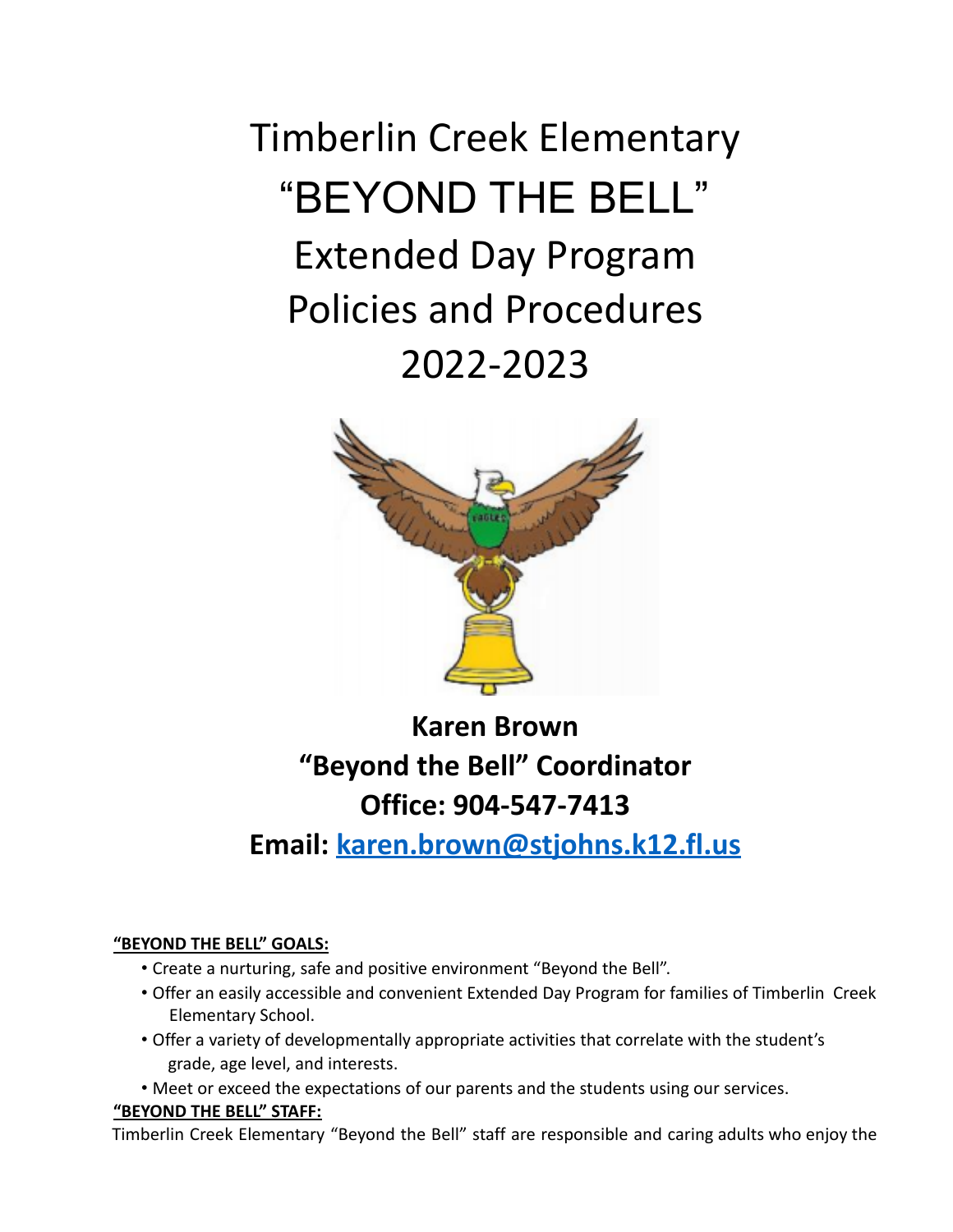company of children and who can provide the support and guidance your child needs when absent from your presence. Your children will have the comfort and security of knowing they will see the same warm smiles to greet them on a daily basis. Welcoming with words of encouragement, our staff is dedicated to ensuring that your child's time at school "Beyond the Bell" is safe, fun, and stimulating.

Beyond the Bell is a SJCSD program which requires the students to follow the same policies and procedures which are in effect during the school day. Our "Beyond the Bell" staff is held to the same high standards of excellence which are required for your children throughout their TCE school day experience. At all times, there will be someone on-site during "Beyond the Bell" hours, certified in First Aid and CPR. All staff will submit to fingerprinting and background check.

"Beyond the Bell" staff are responsible for the day-to-day operations of the "Beyond the Bell" Program. They will monitor daily routines and schedules, ensuring that all students are consistently accounted for and having fun while being nurtured and excited about learning. "Beyond the Bell" staff reports directly to the "Beyond the Bell" Coordinator.

The "Beyond the Bell" staff and coordinator work together to develop, implement, manage and evaluate the "Beyond the Bell" program.

Any concerns you have regarding the program should be directed to the "Beyond the Bell" Coordinator.

# **"BEYOND THE BELL" COORDINATOR:**

The "Beyond the Bell" Coordinator will oversee the operations of the "Beyond the Bell" Program and communicate with the parents and staff. The "Beyond the Bell" Coordinator reports directly to the Timberlin Creek Elementary School Principal. The Coordinator will keep the Principal informed of the "Beyond the Bell" activities and operations.

# **HOURS OF OPERATION**

Early Birds (before school): Monday – Friday As early as 6:30 am After school: Mon/Tues/Thurs/Fri: 2:50 pm – 6:00 pm Wednesday 1:50 pm – 6:00 pm

# **SERVICE OPTIONS**

# **EARLY BIRDS:**

Our morning program for Early Birds begins at 6:30 am. Low key activities prepare your children for the day of learning.

During Early Birds, your child has the opportunity to eat a warm and nutritious breakfast from our TCE cafeteria or you may bring your own. Breakfast is served in the TCE cafeteria from 8:00 am – 8:25 am. Breakfast is not included in the Early Birds fee; payment for

breakfast/lunch is paid directly to the cafeteria and is placed in your child's individual account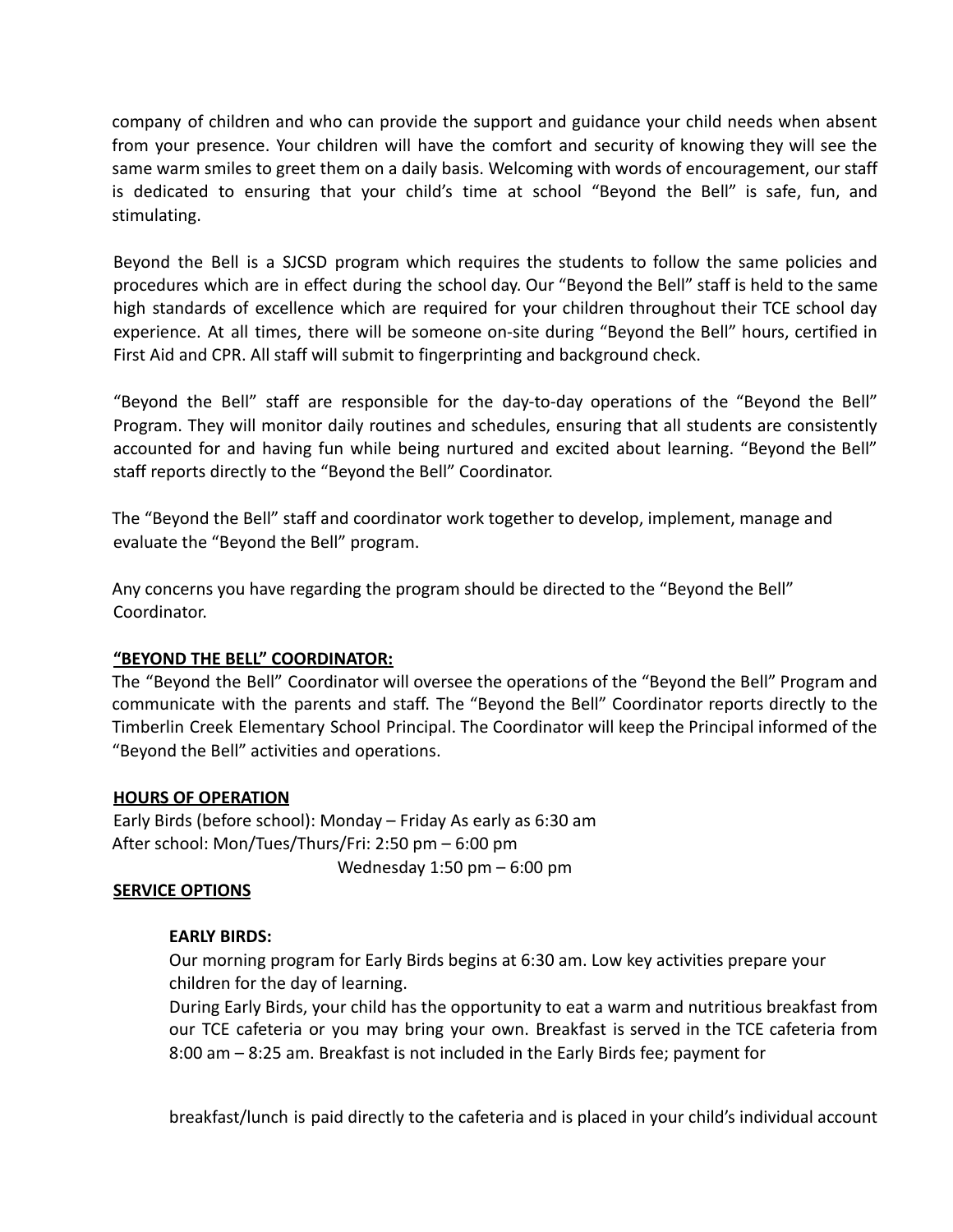the same as his/her lunch money. Menu, online cafeteria payment information and free/reduced meal information may be found at: www-tce.stjohns.k12.fl.us/parents/Eagle Cafe.

# **FULL-TIME**:

Students who attend Beyond the Bell two to five days per week are considered full-time and therefore,subject to full-time fees. Snacks are included in the fees. Our fees are outlined later in this handout. We also offer a Wednesday only option.

# **WEDNESDAY ONLY:**

All St. Johns County School District elementary schools have a modified schedule on Wednesdays wherein students are dismissed at 1:50 p.m. For your convenience, we offer a **Wednesday Only** service**.**

# **EXTRACURRICULAR ACTIVITIES:**

Extra-curricular, fee-based activities are offered by vendors that are contracted by the St. Johns County School District. These activities are offered to first through fifth grade students who are enrolled in Beyond the Bell as well as those who are not. These activities require a monthly fee and must also be paid in advance of services rendered. "Beyond the Bell" acts as a bridge between you and the vendor offering these additional services as a convenience for our parents and students. Students who are not currently enrolled in Beyond the Bell pay an additional \$25 Registration Fee to attend the extracurricular, fee-based activities. These activities may include, but are not limited to Karate, Drama, Pottery and Dance and may change each year. These activities are elective, fee-based and do not begin until September. The fee for the class is due at the time of registration to reserve your child's spot within the class.

The extracurricular, fee-based activities do represent a contracted commitment on your part. Each student has one paid trial month to decide whether to continue taking the class for the rest of the school year or to drop the class. If your child decides to commit to taking the class, **parents will be financially responsible for the monthly class fee for the entire session whether or not the child attends.** Please discuss the participation policies for these activities carefully with your child. Please avoid picking up your child early on the day of their scheduled activity.

# **ELIGIBILITY:**

Our "Beyond the Bell" Program and certain fee-based activities are open to Timberlin Creek Elementary children between the ages of VPK(Wings) –  $5<sup>th</sup>$  Grade.

Children will be admitted based upon their needs and appropriateness of the program for the child. If determined that staff training, staff to child ratio, or facilities used create an undesirable situation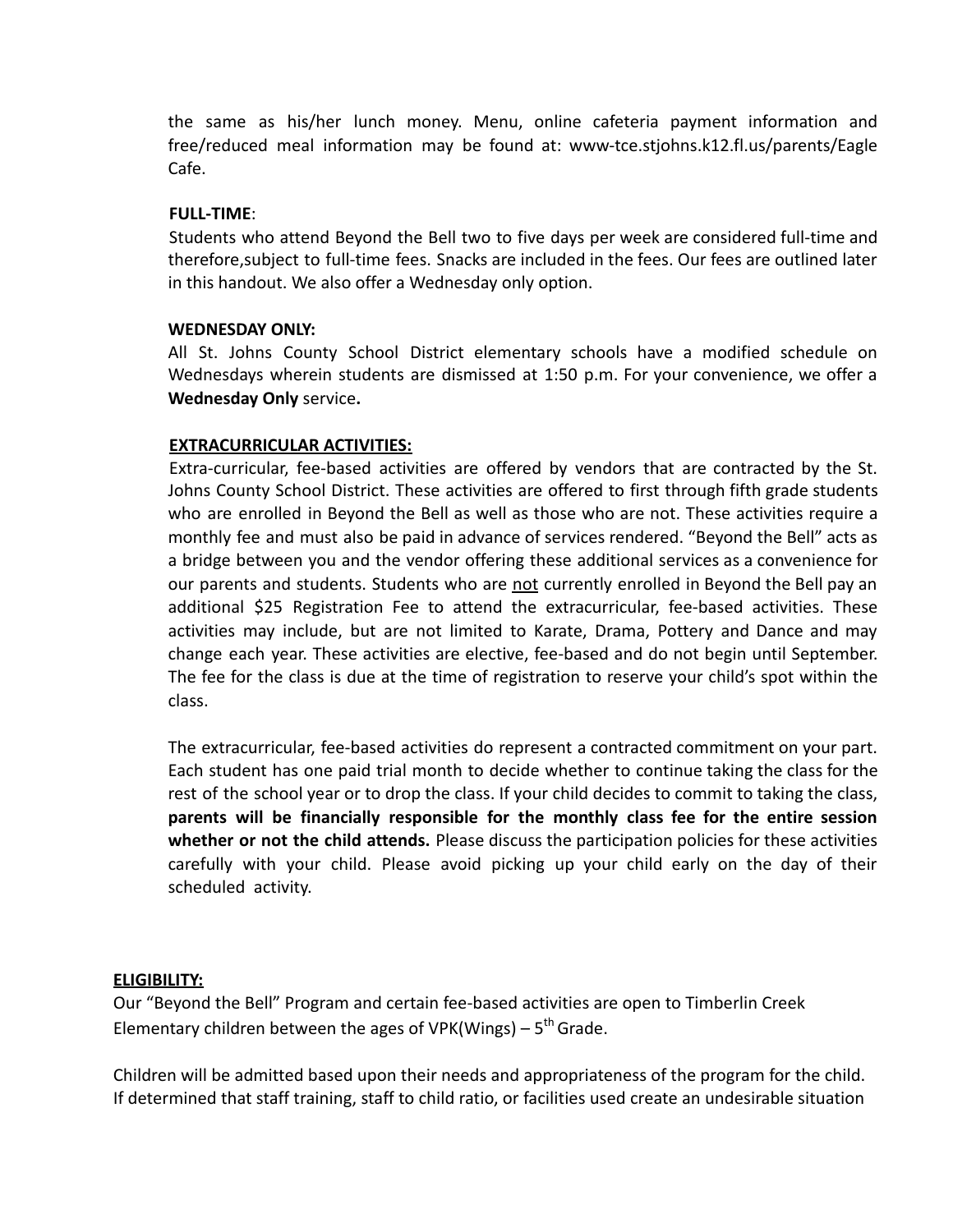for your child, other children or the staff, the "Beyond the Bell" Coordinator will advise the Principal and we will request that you choose an alternative childcare option.

# **KINDERGARTEN STAGGERED START**

Kindergarten begins the year on a staggered start schedule. "Beyond the Bell" will work directly with the Kindergarten teachers to assure that your child arrives at "Beyond the Bell" when they attend school the first week. Kindergarten students will be escorted from their classrooms to their "Beyond the Bell" group leaders until they have a full understanding of our schedule and routine. We know this is a great time of transition for both child and parent, please be assured your child's safety and feeling of security is our first priority.

# **REGISTRATION**

At the time of registration, parents/guardians are required to complete the Online "Beyond the Bell Registration" form. This form may be found on the Timberlin Creek website, then Extended Day. A registration form must be filled out for EACH student. Please note, your Beyond the Bell account must be current to register for the following school year, when available.

# **Registration Fee for Beyond the Bell:**

There is a one-time, non-refundable registration fee of \$80/child per school year. Registration allows/ensures full-time and part-time enrollment in our Beyond the Bell program. The annual registration fee is required for ALL new and returning students, and no employee or sibling discounts apply to the registration fee.

# **Registration Fee for Extra-Curricular Activities:**

If your child is not registered in Beyond the Bell, however wishes to attend any of our extra-curricular activities (including tutoring), a \$25 registration fee is required the first time you register for extra curricular activities each year. The annual registration fee is non-refundable and is required for both new and returning students. Registration for contracted, fee-based activities does not begin until September. Registration forms will be available on the Beyond the Bell website.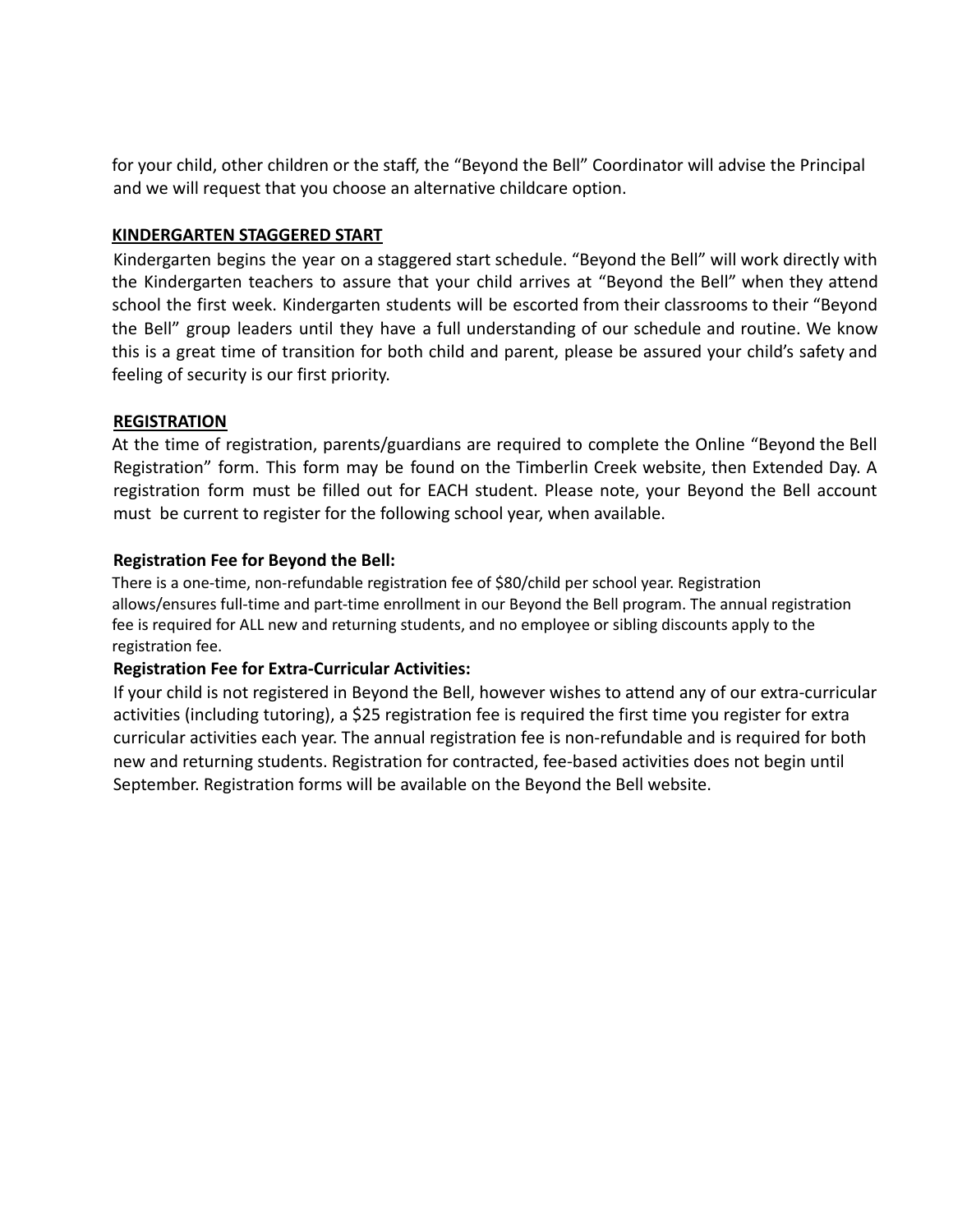#### **PROGRAM FEES**:

| \$80 Registration Fee Per Student<br>(registration fee and 1st month's fee due at time of registration)<br>50% sibling discount for monthly fees only |                                                   |                                                          |                                                                  |                                                                  |  |  |  |  |  |  |
|-------------------------------------------------------------------------------------------------------------------------------------------------------|---------------------------------------------------|----------------------------------------------------------|------------------------------------------------------------------|------------------------------------------------------------------|--|--|--|--|--|--|
| # of<br><b>Children</b>                                                                                                                               | 6:30-8:30<br><b>Early Eagles</b><br>Monday-Friday | $2:50 - 6:00$<br><b>Extended Eagles</b><br>Monday-Friday | $1:50 - 6:00$<br><b>Extended Eagles</b><br><b>Wednesday Only</b> | <b>Unlimited</b><br><b>Early &amp; Extended</b><br>Monday-Friday |  |  |  |  |  |  |
| 1                                                                                                                                                     | \$120/m <sub>o</sub>                              | \$260/mo                                                 | \$100/mo                                                         | \$300/mo                                                         |  |  |  |  |  |  |
| 2                                                                                                                                                     | \$180/mo                                          | \$390/mo                                                 | \$150/m <sub>o</sub>                                             | \$450/mo                                                         |  |  |  |  |  |  |
| $3+$                                                                                                                                                  | \$240/m <sub>o</sub>                              | \$520/mo                                                 | \$200/mo                                                         | \$600/mo                                                         |  |  |  |  |  |  |
|                                                                                                                                                       |                                                   |                                                          |                                                                  |                                                                  |  |  |  |  |  |  |

The school calendar year consists of 180 days that the children are in attendance. We have broken up the "Beyond the Bell" Program fees into ten equal payments, which are listed below.

| <b>Due with</b><br>registration. \$80   | 8/15              | 9/15              | 10/15             | 11/15             | 12/15             | 1/15              | 2/15              | 3/15              | 4/15               |
|-----------------------------------------|-------------------|-------------------|-------------------|-------------------|-------------------|-------------------|-------------------|-------------------|--------------------|
| $Reg$ FEE +<br><u>1st</u><br><b>PMT</b> | 2nd<br><b>PMT</b> | 3rd<br><b>PMT</b> | 4th<br><b>PMT</b> | 5th<br><b>PMT</b> | 6th<br><b>PMT</b> | 7th<br><b>PMT</b> | 8th<br><b>PMT</b> | 9th<br><b>PMT</b> | 10th<br><b>PMT</b> |

- A 50% St. Johns County School District employee discount is available.
- Tuition is due monthly and, *per Florida State Law,* must be paid in advance of services being rendered.
- Tuition is due on the dates listed in the yellow table.
- Full tuition is due regardless of your child's anticipated attendance for the next month. Late payments will be charged a \$5.00/week late fee.
- After being late for two consecutive weeks, your "Beyond the Bell" privileges will be suspended until your account is current.
- Payments may be made online or by check. Your check payments for "Beyond the Bell" should only include your "Beyond the Bell" fees. Do not include fees for any other school function in your "Beyond the Bell" check. **Fees for extra-curricular activities are paid directly to that**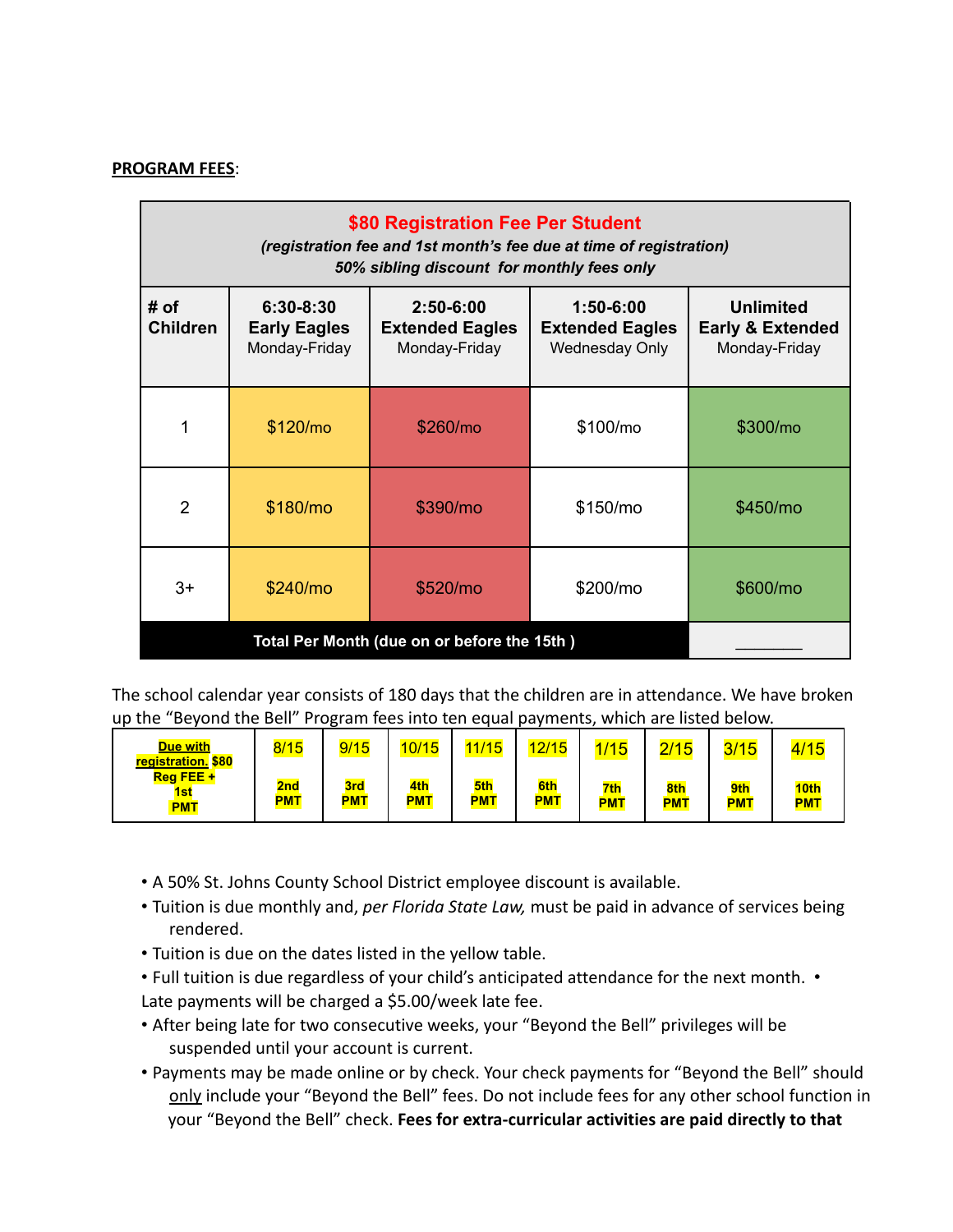**vendor.**

• Statements will only be printed if requested. You are required to pay your Beyond the Bell fees according to the payment dates and terms you agreed upon at the time of registration. For tax purposes, our tax ID number is 59-6000824.

# **Early Withdrawal Policy/Fees**

If you need to discontinue our services, kindly provide two weeks' written notice of your plans. Credits or refunds for any unused portions of childcare cannot be given without two weeks prior written notice. Please also keep in mind other children may be on a waiting list for an available opening. Please know that if we are not aware of your plan to discontinue our services, you will be responsible for the entire month's fee. If your child leaves with any outstanding debts, he/she may not be re

enrolled until these have been satisfied, and you will be responsible for paying the debt.

# **August and September Payments**

At the beginning of the school year, your registration fee and your August payment is due at the time of registration. Payments for the following months are due on the 15<sup>th</sup> of the prior month. The September payment is due on or before August  $15^{\text{th}}$ .

**Payment Instructions for Extracurricular Fee-Based Activities** All of the monthly class fees for extracurricular fee-based activities should always be made payable directly to the **VENDOR**, not the school. Failure to honor your child's contract for these activities may result in our inability to continue services for your child. This policy has become necessary in order to provide the continuity these activities require for all the participants to be successful in learning these skills.

• Any additional charges such as recital fees, costumes, karate testing fees, and uniforms should be made directly to the vendor.

# **COMMUNICATION**

Attendance and dismissal arrangements, which deviate from the normal weekly schedules, **MUST be communicated on the TCE dismissal change form, found on the TCE website homepage.** We accept dismissal changes up until 2:15 PM every day except Wednesdays. 1:15 PM is the deadline on Wednesdays. Dismissal Change Requests will not be read after cutoff times. We must be notified of all dismissal changes via the dismissal change form. We will not take a student's word as confirmation of their dismissal change. Teachers will be notified only when a form is submitted. We will not accept phone calls, notes, or emails as we must use a streamlined way of communicating transportation changes.

For any plans which you know will come up regularly on a weekly basis: example - a child plays soccer and will be picked up by his/her coach, a "temporary arrangements email must be submitted. It will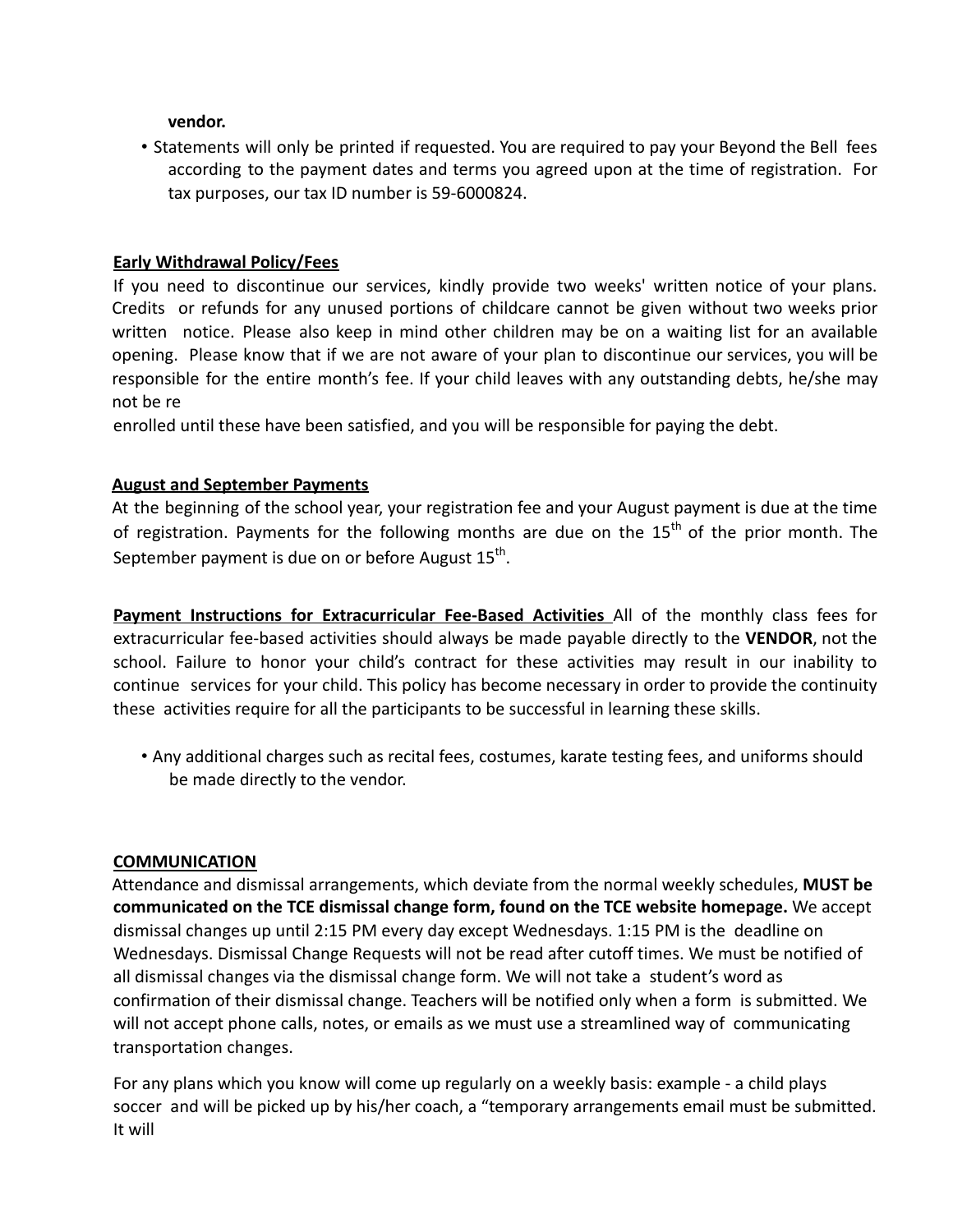8

then be recorded on the sign out roster for the specified time period and we will not expect your child's attendance on those days.

We will not allow his/her dismissal arrangements to change without the proper communication from the parents.

Communication for all upcoming activities such as parties, etc., will be displayed in the checkout area, or by email. Please make an effort to read and/or look for "Beyond the Bell" information.

All "Beyond the Bell" staff members are equipped with walkie-talkies for quick and convenient contact. This provides a faster method of summoning help in the event of an injury or sickness. It also provides us with the convenience of locating your child when you arrive to pick him/her up in the afternoon.

#### **MOVIES**

Occasionally, Beyond the Bell will show a movie to the students. All movies shown are rated G or PG, if appropriate. Alternative activities will be provided for students who are not interested in watching the movie playing.

#### **DISMISSAL CHANGES**

It is the parent's responsibility to fill out the transportation change form on the TCE website homepage. Dismissal changes **MUST** be recorded on the online form. You may reach the "Beyond the Bell" staff at 904-547-7413 or at karen.brown@stjohns.k12.fl.us. Please note that emails to teachers, hand written notes, or calls into the office will not be accepted.

# **CORRESPONDENCE**

All correspondence will be done via email. In effort to create a "greener" Beyond the Bell, statements will only be printed if requested.

# **AFTERNOON SNACK**

Afternoon snacks are included in the fee charged for Beyond the Bell. The snacks that are available include, but are not limited to, pudding, bananas, apples, oranges, string cheese, yogurt, pretzels, popcorn, fruit roll-ups, graham cracker cookies, chips, etc. Drinks generally consist of juice and water. Your child will be permitted to choose one item from the healthy box, and one snack type item. Your child's dietary restrictions and food allergies should be noted on your child's registration. You may choose to send your child to school daily, with a packed, non-perishable snack if you prefer.

# **EMERGENCY CLOSINGS:**

"Beyond the Bell" will close when St. Johns County Schools are closed due to severe weather conditions or other emergency conditions affecting the county. In severe weather, the children will be brought inside Timberlin Creek Elementary School. You may come and check out your child through normal check-out procedures.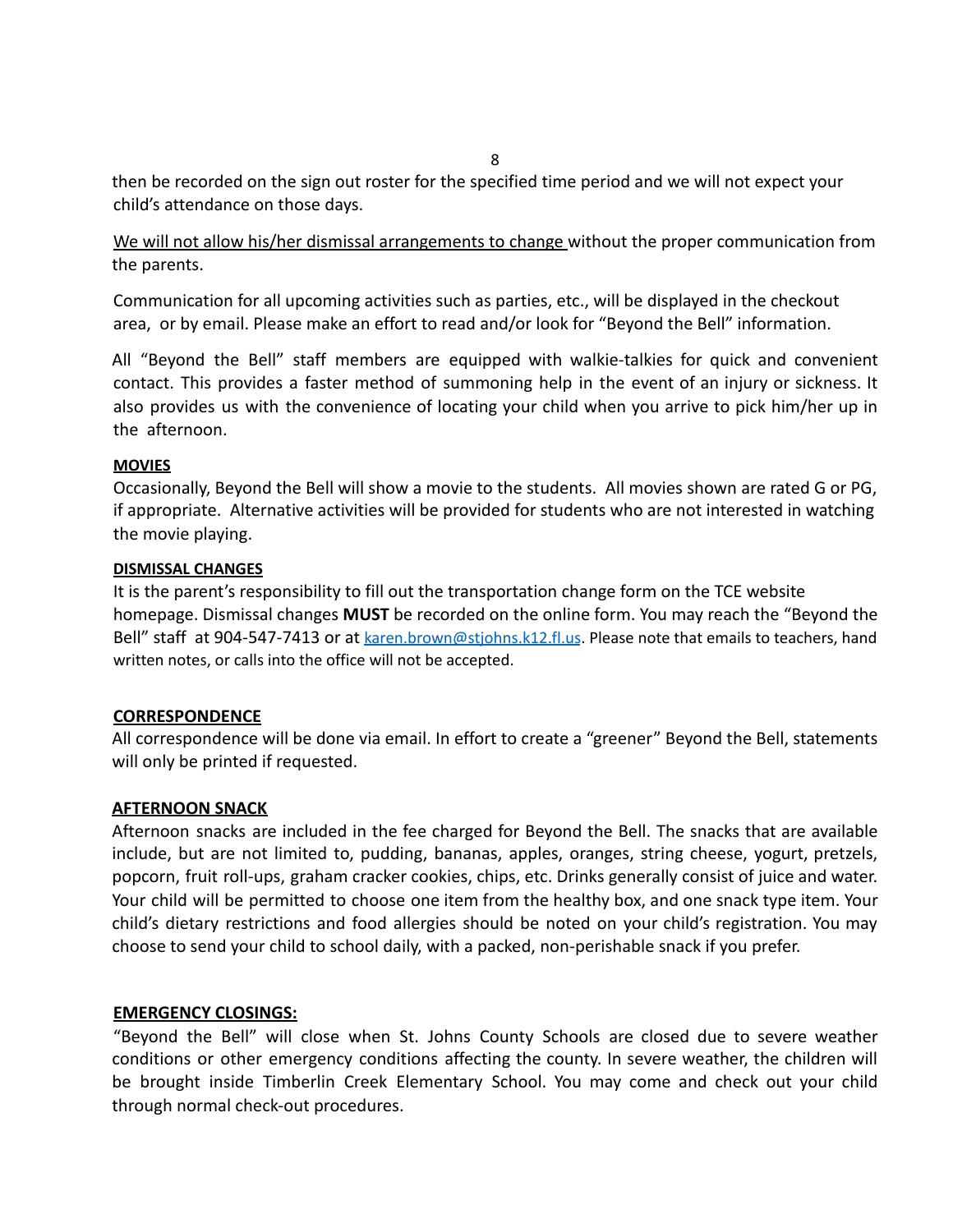# **ACCIDENTS/ILLNESSES:**

The safety of your child is the number one priority to us. The children should report any and all injuries and when they are not feeling well to the "Beyond the Bell" staff.

If a child is injured, the staff will make every effort to contact the parent(s). If you or other emergency contacts cannot be reached and the injury is considered serious, the ambulance service will be called and one of our teachers will accompany your child to the hospital. Timberlin Creek Elementary has a registered nurse on campus until 3:30pm. An accident/incident form will be completed and kept on file when an injury occurs.

Most "Beyond the Bell" staff are trained in CPR and First Aid. It is School Board Policy to use "Universal Precautions" and treat every person or incident as if there were possibility of transmission of disease. The use of approved disinfectant, rubber gloves and recommended precautions are all consistently reinforced to help maintain a healthy working and playing environment.

If your child arrives at "Beyond the Bell" ill, you will be asked to take him/her home. If your child becomes ill, you or an authorized person will be called to pick up your child. Please respect this request when made; it is meant to keep everyone as healthy as possible when they are at "Beyond the Bell".

# Other conditions may warrant your child's removal from the "Beyond the Bell" at the discretion of the "Beyond the Bell" Coordinator.

It is the parent's responsibility to maintain an accurate list of emergency contact numbers. This allows "Beyond the Bell" to contact alternate individuals when your child is ill, and we are unable to reach you. Please be sure emergency contacts are local, and can pick up your child, if there is an emergency and we cannot reach you.

# **PERSONAL ITEMS**:

"Beyond the Bell" is NOT responsible for any personal items lost during "Beyond the Bell". It is highly recommended that students not remove personal items from their backpack during "Beyond the Bell". Parents are welcome to visit our Lost/Found area on the stage in the Cafeteria if their child has lost an item.

# **DRESS CODE:**

Weather permitting, your child will have playtime outside during "Beyond the Bell". Please keep this in mind when dressing your child in the morning. It is always best to dress your child: • in comfortable play clothes.

• in appropriate clothing for all weather conditions.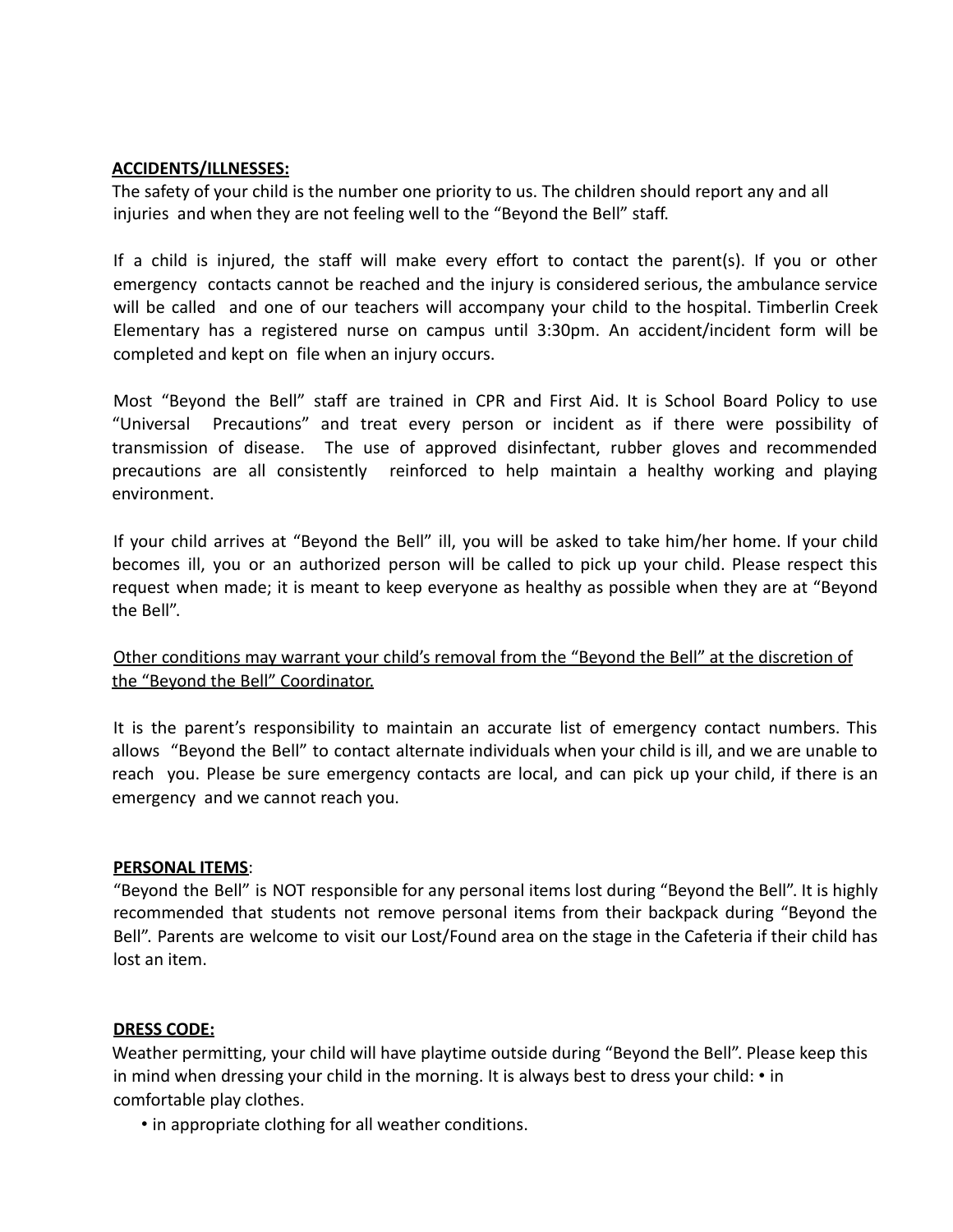Please do not:

- send your child in with jewelry
- send your child with open-toe or backless shoes or cowboy boots. **Sneakers are the best shoe in which to send your child to school!**

If your child has a problem with bathroom accidents, please leave an extra change of clothes in a large zip-lock bag LABELED WITH YOUR CHILD'S NAME in their backpack.

# **CURRICULUM**:

"Beyond the Bell" staff will provide for the children a variety of developmentally appropriate activities, including expressive art, active play, sports, games, crafts, homework lab and social skills building.

# **HOMEWORK LAB**

We realize that time spent on homework is an important part of your child's after school experience. In an effort to meet your child's academic needs we have a structured Homework Lab schedule that is followed diligently. Students in Second-Fifth grades report to Homework Lab Monday through Thursday. Students are required to attend Homework Lab for 30 minutes unless we have a written request from their parent/guardian stating that they may be released from Homework Lab early. When your child states that s/he has completed all homework, we must assume this is true and that it includes the 20 minutes of required reading each child should do four nights/week. The "Beyond the Bell" staff will do their best to assist your child with completion of homework, however, please check to make sure your child has completed their homework on a daily basis.

First Grade students do not attend Homework Lab; they are given adequate time to complete their assignments independently. However, should you wish for your First Grade child to attend Homework Lab, please submit a written request to the Beyond the Bell Coordinator.

Expectations for Homework Lab are as follows:

- To arrive for Homework Lab daily.
- To be quiet and not talk with their neighbor.
- To bring all necessary materials from the classroom with them to "Beyond the Bell". To reinforce the goal of being responsible, children are unable to return to their class to retrieve forgotten items more than once a year.
- To do homework and/or reading as you have requested.

# **DROP OFF & PICK UP PROCEDURES**

For the safety of all children, we ask that you walk into "Beyond the Bell" and pick up your child at the end of the day. All children must be signed in/out with your electronic signature and the time will automatically be recorded.

- Each child must be signed in/out every day. Students are not allowed to sign themselves out/in.
- At the end of the day, each child must be picked up by someone on your approved pick-up list.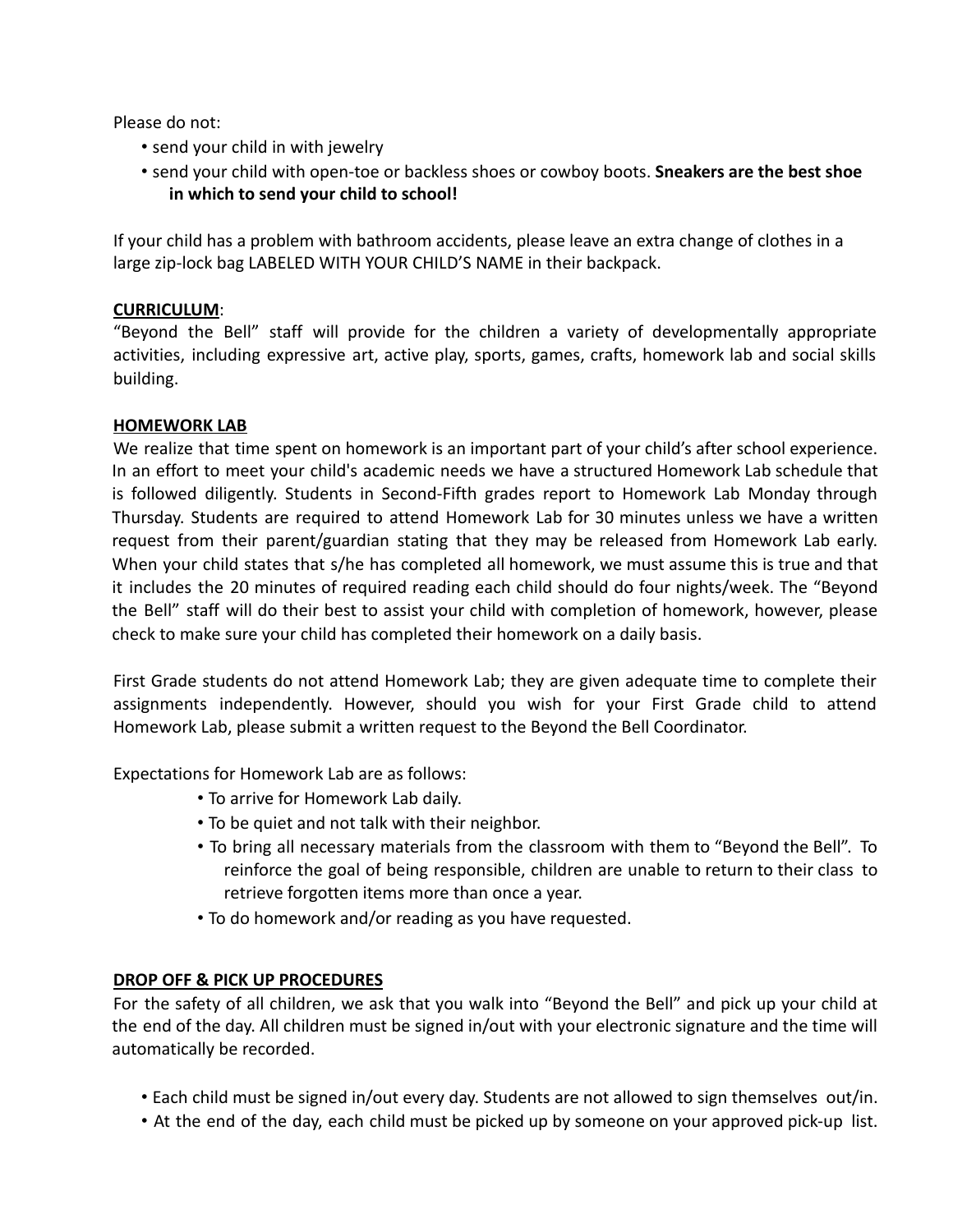Please inform all parties on your approved list that they will need to provide a picture ID at pick-up.

- If changes need to be made to the parties on your approved list, please do so on your online registration form.
- Children will not be released to anyone who is not on their approved pick-up list or those who cannot provide picture ID.
- If your child is enrolled in an extra-curricular, fee-based activity, please avoid picking up your child early on the day of their scheduled activity.

# **LATE PICK-UP POLICY/FEE**

Each student must be picked-up and signed out by 6:00 pm. At 6:01 pm and after, you will be asked to sign a late pick-up sheet. We recognize that circumstances may arise and cause an unavoidable late pick-up. When that occurs, we ask that you notify us before 6:00 pm. Your waiting child will feel more reassured as well. We extend our understanding by offering you three excused late pick-ups. After three late pick-ups, you will be asked to make other arrangements for after-school care.

Additionally, in the event you are late picking up your child, you will be charged \$5.00 for the first **5 minutes you are late, and an additional \$5 for every 5 minutes thereafter.** This is a St. Johns County School District policy and is strictly enforced. Your late fee will be determined using Timberlin Creek's clock and late fees will automatically be charged to your account. When arriving, please do NOT dispute the fee charged. This is a fee we DO NOT wish to have to collect.

Any questions you may have regarding this policy should be addressed to the "Beyond the Bell" Coordinator, and not to the attendant caring for your child at the time of pick up.

# **BEHAVIOR**:

Our children are well versed in Character Counts principles and know the difference between right and wrong. However, when problems do occur, we have rules and consequences that will be enforced. We feel strongly that when we have support from parents at home, we can be more effective in helping children who have made an error in judgment. Being able to work with the support of our parents will minimize the likelihood of having to repeat the process. Students must be able to follow the rules of the program in accordance with a staff to student ratio of 1 to 25.

**PLEASE READ OVER THESE POLICIES WITH YOUR CHILD!** Know that we will make you aware of minor issues to prevent potentially larger problems before they occur. You will note on your form that after a third reprimand, a child may be permanently expelled from our program. This is a policy we hope we do not have to enforce, but sometimes is necessary to ensure a smooth running program for all children attending. It is a **privilege, not a right,** to attend the "Beyond the Bell" program. **POSITIVE BEHAVIOR IS A MUST!!**

#### **CITIZENSHIP RULES AND WARNINGS**

1. Children are required to remain with their teachers during their designated time and/or are responsible for informing their teachers of their whereabouts by reporting in for ROLL CALL at the beginning of "Beyond the Bell".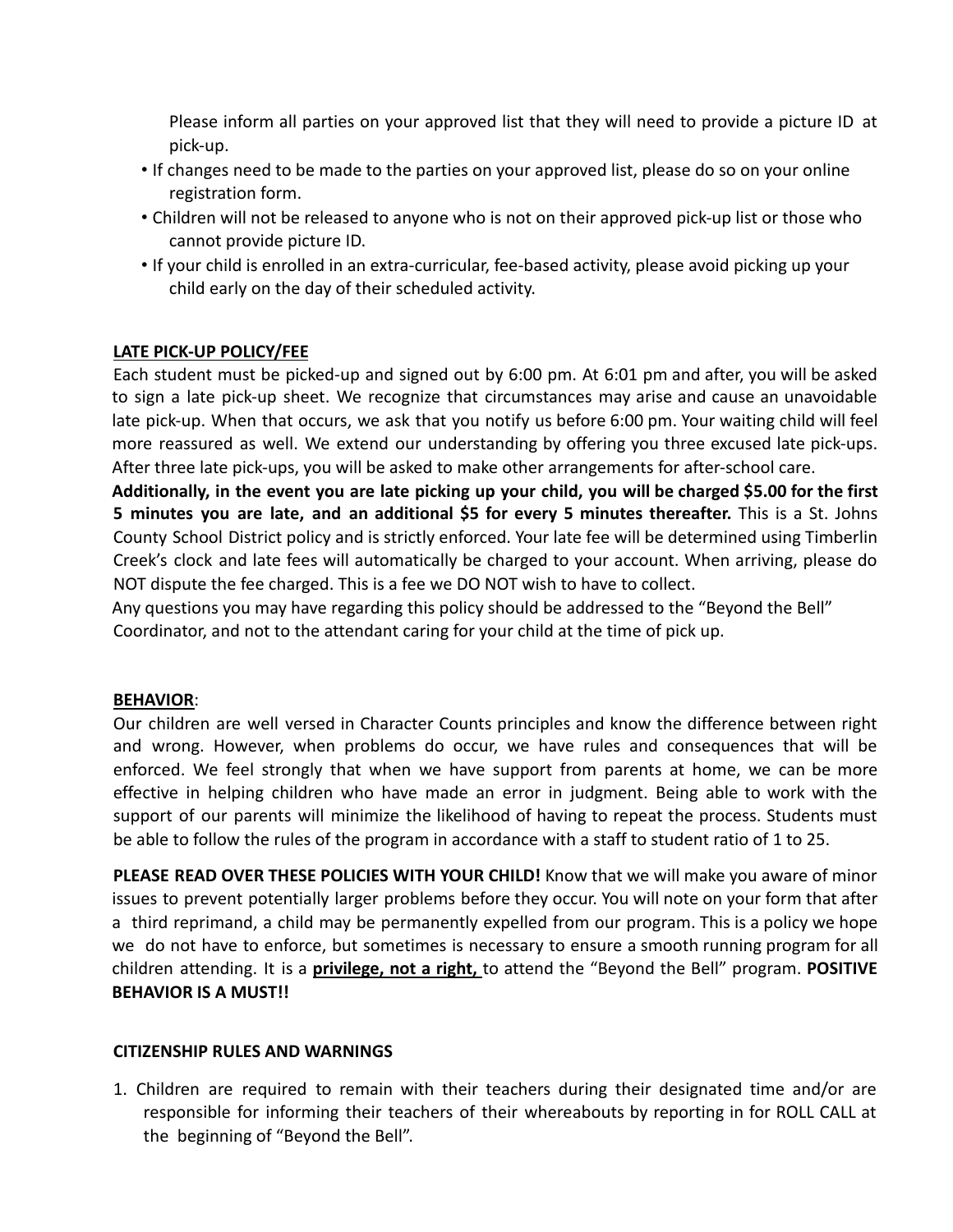- 2. Good sportsmanship and fair play must be displayed at all times.
- 3. Disrespect in any form and/or to anyone will not be tolerated.
- 4. No foul or abusive language or hand gestures.
- 5. No defacing or abusing of school property, materials or equipment.
- 6. Children are responsible for their own belongings.
- 7. No fighting, hitting, kicking, or other abusive behavior towards fellow students or teachers.
- 8. Teachers are to be shown respect and are to be obeyed at all times.
- 9. No chewing gum or eating lollipops.
- 10. All injuries, conflicts or mishaps, no matter how small, must be reported to the teachers immediately.
- 11. No dangerous items of any type are to be brought to school.
- 12. All valuable items should be checked into the "Beyond the Bell" office. However, "Beyond the Bell" will not be responsible for their care. Bring at your own risk!
- 13. Electronics (Game Boys, iPod touch, IPad, etc.) are generally not permitted. These items may be allowed on occasion as a privilege. The "Beyond the Bell" teacher will let you know if/when this is permitted. When this occurs, we must have prior permission from the parents and a note releasing Timberlin Creek "Beyond the Bell" and school of any liability. These items must stay in your child's backpack until he/she arrives at "Beyond the Bell". They may be used at designated times as instructed by the "Beyond the Bell" staff.

Parents will be notified when their child is unable to meet our student behavior expectations. A pattern of continuous behavior issues may lead to a temporary suspension or removal from the "Beyond the Bell" program as outlined below

# **INFORMAL WARNING:**

For the first official offense, a conference with the child and Beyond the Bell Director will occur. The child will be given time to correct his/her behavior, he/she may be given methods and/or time to prove he/she is able to adhere to policy. Informal warnings will be removed from the child's record if the child exhibits acceptable corrected behavior for a two-week period. A parent is not asked for a conference with an informal warning, but may be notified.

# **FIRST REPRIMAND**

Parents will be notified of any formal warning offenses. The record of offense remains on file.

# **SECOND REPRIMAND:**

Parents will be notified of any warning offenses by way of a formal/informal verbal parent conference. Written documentation signed by the parent is required. The record of offense remains on file. **At this point, the CHILD IS SUSPENDED FROM THE "BEYOND THE BELL" PROGRAM FOR A PERIOD OF ONE WEEK.**

#### **THIRD REPRIMAND:**

Parents will be notified of any warning offenses by way of a formal/informal verbal parent conference. Written documentation, signed by the parent is required. The record of offense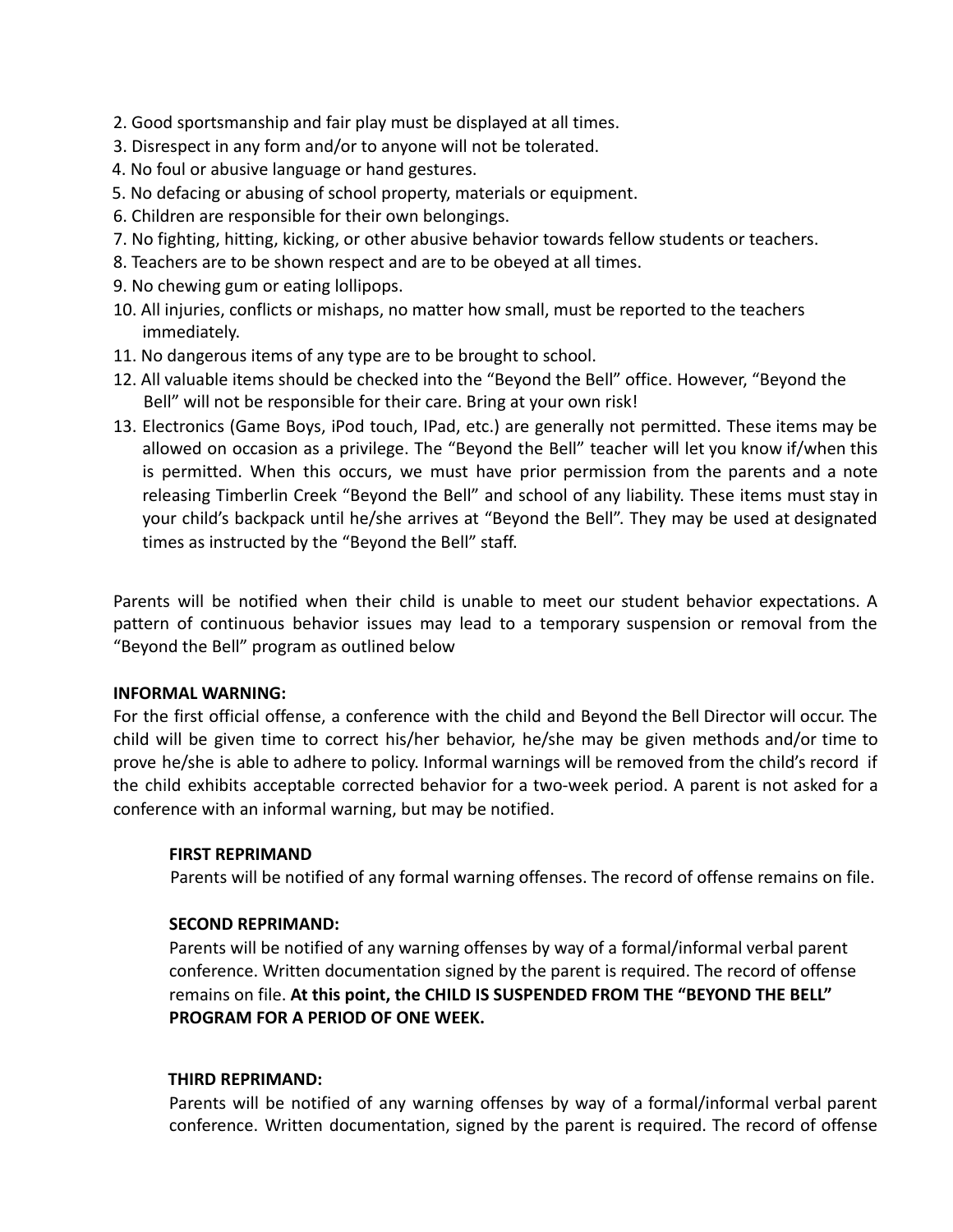remains on file. At this point, the **CHILD WILL BE EXPELLED FROM THE "BEYOND THE BELL" PROGRAM, INDEFINITELY.**

# **REMOVAL FROM THE "BEYOND THE BELL" PROGRAM:**

**The Program Director has the right to withdraw your child from the program if:**

- Parents are repeatedly late picking up their child.
- Fees are not paid in advance or are continuously delinquent.
- Your child does not benefit from our program.
- Your child displays inappropriate behaviors or if an incident warrants removal. There is concern for the safety and/or well-being of any member of the "Beyond the Bell" program due to the actions of the student in question.

# **YOUR CHILD'S PROGRESS**:

Communication is a key element at our "Beyond the Bell" program. Please feel free to ask any questions of our "Beyond the Bell" Coordinator. Email your child's Beyond the Bell teacher if you have concerns or information you need to share with them. Email addresses may be found on our website.

# **"BEYOND THE BELL" TUTORING PROGRAM**

In an effort to develop a plan designed to meet the academic remediation needs of community children at all grade levels, we offer Tutoring through the "Beyond the Bell" Program. It is our hope that the Tutoring Program will assist children who need that extra help to achieve the academic confidence we want all our children to acquire.

The Timberlin Creek Elementary "Beyond the Bell" Tutoring Program offers professional tutoring for Kindergarten -5<sup>th</sup> Grades at \$50/hr. Please contact Karen.brown@stjohns.k12.fl.us if you would like more information about tutoring.

#### **Late Pick-up Charges:**

\$1.00 will be collected for every minute the parent is late picking up his/her child from the tutoring session attended. This fee will be due at time of pick up.

# **Program Hours:**

Tutoring sessions will run between 3:30 p.m. and 5:30 p.m. All tutoring sessions must end by 6:00 p.m.

#### **Tutor Qualifications & Policies:**

1. Tutor must be a St. Johns County School District employee.